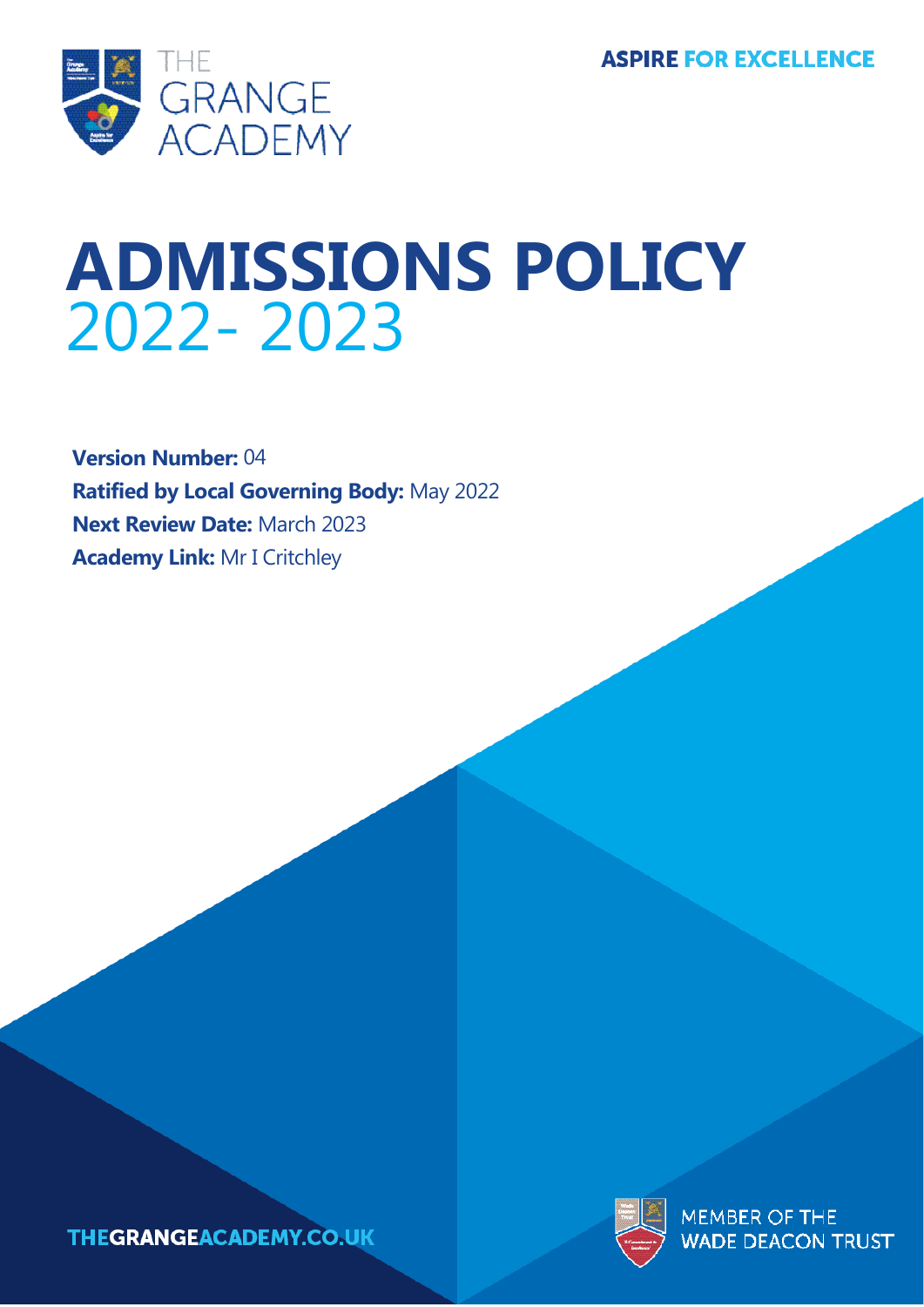## **Admissions Code**

This document sets out the admission arrangements for The Grange Academy.

The Academy will comply with all relevant provisions of the statutory codes of practice for academy admissions. Reference in the codes to admission authorities shall be deemed to be references to the governing body of The Grange. In particular, The Grange will take part in any admissions forum set up by Halton Borough Council and will participate in the co-ordinated admission arrangements operated by the Local Authority (LA).

Notwithstanding these arrangements, the Secretary of State may direct The Grange Academy to admit a named student to The Grange Academy on application from an LA. Before doing so the Secretary of State will consult the Academy.

The admission arrangements for The Grange Academy for the year 2022 and, subject to any changes approved by the Secretary of State, for subsequent years are:

The Grange Academy has an agreed planned admission number of 180 full time students in the secondary phase (11-16). The Grange Academy will accordingly admit at least 180 students in the relevant age group each year if sufficient applications are received in line with this policy.

The Grange Academy may set a higher admission number as its planned admission number for any specific year. Before setting an admission number higher than its agreed admission number appropriate notifications will be issued. Students will not be admitted above the planned admission number unless exceptional circumstances apply.

#### **Process of application for Secondary Phase**

Applications for places at the Academy will be made in accordance with Halton Borough Councils Local Authority's co-ordinated admission arrangements, and parents will complete their home Local Authority Common Application Form. The Grange Academy will use the following timetable for applications each year (exact dates within the months may vary from year to year) which, whenever possible, will fit in with the common timetable agreed by Halton Borough Council Local Authority: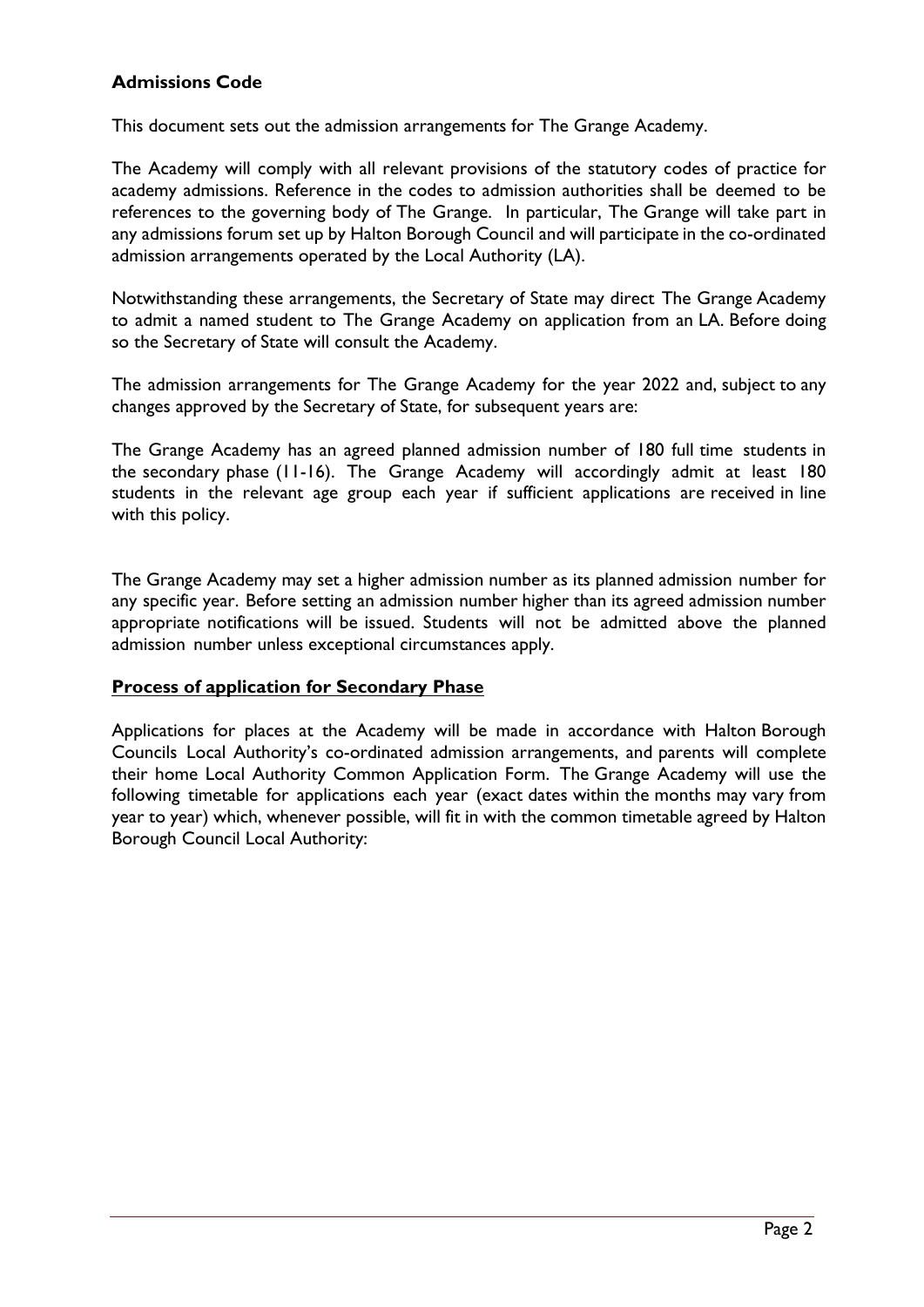- September / October: The Academy will provide an opportunity for p a r e n t s and prospective students to attend an Open Evening.
- October: Parents complete the Common Application Form of their home Local Authority and return it to their home Local Authority to administer.
- November Halton Borough Council LA receives the admission data for The Grange Academy from the Local Authorities and forwards this admission data to The Grange Academy (regardless of preference).
- Early March One offer of a secondary school place is made to parents by their home Local Authority.

Please note that, to be considered for admission, all applicants must complete and submit their home Local Authority's common application form\*\* including The Grange as one of their preferences. The Academy will also provide information to the Local Authority for inclusion in the Admissions to Secondary school online publication.

 $**$  Students in Year 6 at The Grange Academy will automatically receive a place in the secondary phase of The Grange Academy and will not be required to complete a preference form.

For admission to The Grange, as this is an all through school, pupils already attending The Grange in year 6 will automatically transfer to year 7 in the School and parents will not be required to complete a preference form. Parents making preferences to other schools will forfeit their right to automatic transfer. To benefit from this automatic transfer your child must be enrolled full-time at the school by the deadline for applications, being  $31<sup>st</sup>$  October 2022. If your child is enrolled after this date the oversubscription will be used:

#### **Consideration of applications**

The Grange Academy will consider all applications for places. Where fewer than 180 applications are received, the Academy will offer places to all those who have applied.

All applicants will be required to have followed the school admissions procedures. For admission to The Grange, as this is an all through school, pupils already attending The Grange in year 6 will automatically transfer to year 7 in the School and children will not be required to complete a preference form. After the admission of pupils named in an Education, Health and Care Plan and the school can meet the needs of the individual student, applicants will then be allocated a place on the following criteria:

The remaining places will be filled by other applicants requesting a place and places will be allocated in accordance with the following criteria: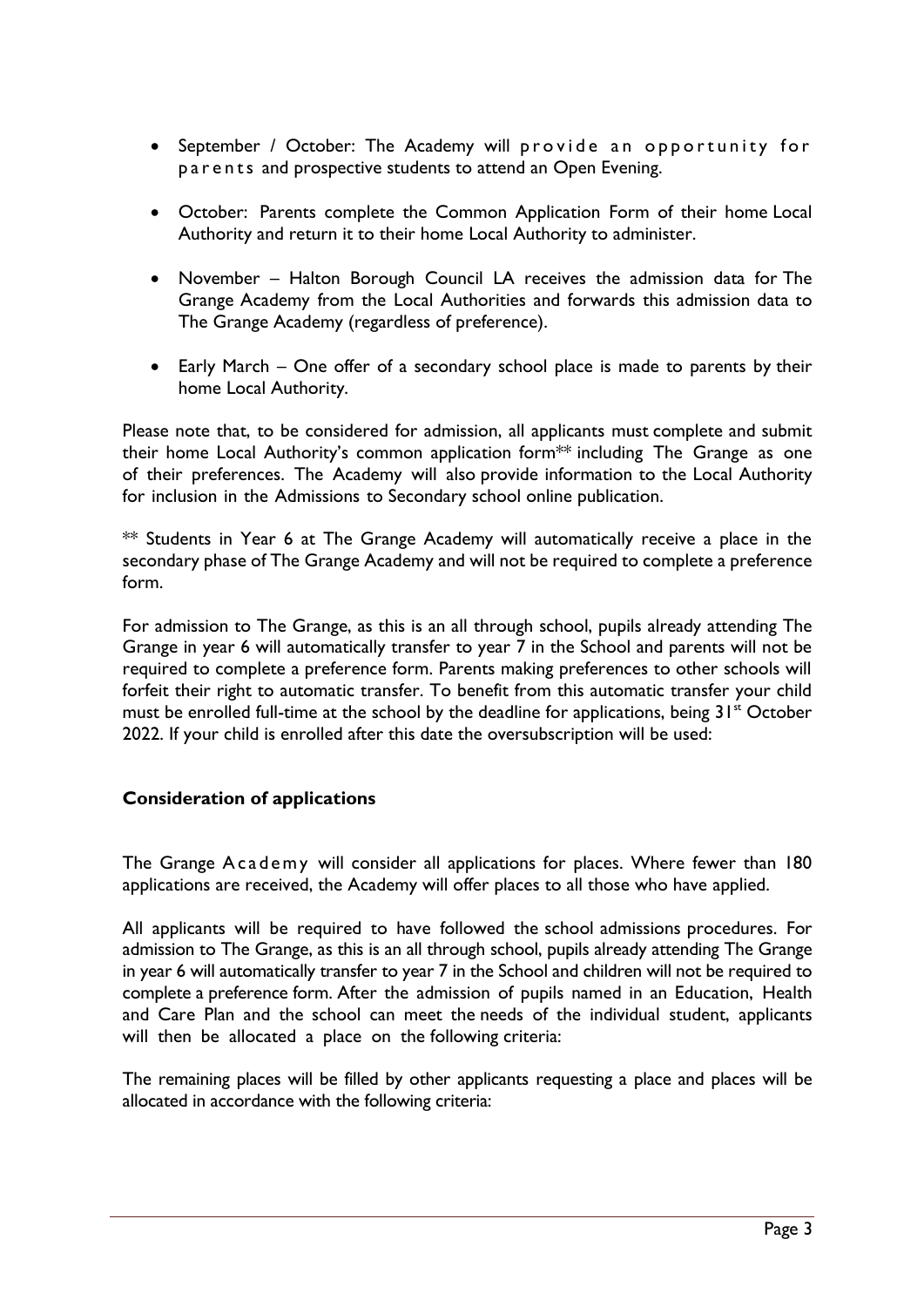- 1. Looked after children and children who were looked after but ceased to be so because they were adopted (or became subject to a residence order or special guardianship order); Children who appear to the Local Authority as the admission authority for community and voluntary controlled schools to have been in state care outside of England and ceased to be in state care as a result of being adopted.
- 2. Siblings; Pupils with elder brothers or sisters including half brothers and sisters and unrelated children living together as part of the same household attending the school and expected to continue in the following year.
- 3. Distance; Pupils living nearest to the school measured using an Ordnance Survey address-point system which measures straight line distances in metres from the address point of the place of permanent residence of the pupil to the address point of the school.

The school will consider the point of residence in joint custody circumstances on the production of relevant evidence to support this claim. In the event of an oversubscription based on exact distance matches, the place/s would be allocated by the following tie break measures:

#### *Tie break*

If only one of the exact distance matches has a sibling connection which will remain in place at the start of the new academic year, the place/s will be allocated to the sibling connection.

If more than one exact distance match has a sibling connection which will remain in place at the start of the new academic year, the place/s will be allocated by the drawing of lots. In no sibling match is present in the new academic year, the place/s will be allocated by the drawing of lots.

# **Process of Application for the Primary Phase**

The Grange Academy is a designated all through school, therefore children enrolled in the nursery at the closing date will automatically transfer from the nursery to reception (infants), infants to juniors, and juniors to secondary within The Grange. Following the transfer of those children from the nursery to reception class the remaining places will be allocated in accordance with the admissions criteria detailed below. If a child is enrolled to the nursery after the primary closing date, and allocations have been made and the school is full, the child will be placed on the waiting list.

If you child starts Nursery after the deadline for applications ( $15<sup>th</sup>$  January), or after the allocations letters are sent  $(16<sup>th</sup>$  April 2023), please ensure you contact the School and the Local Authority as a place may not be guaranteed.

The Published Admission Number for each infant and junior class is 60 places. This is not including students that have access to the Resource Bases.

We will provide for the admission of all children in the September following their 4th birthday if they have successfully gained a place in reception.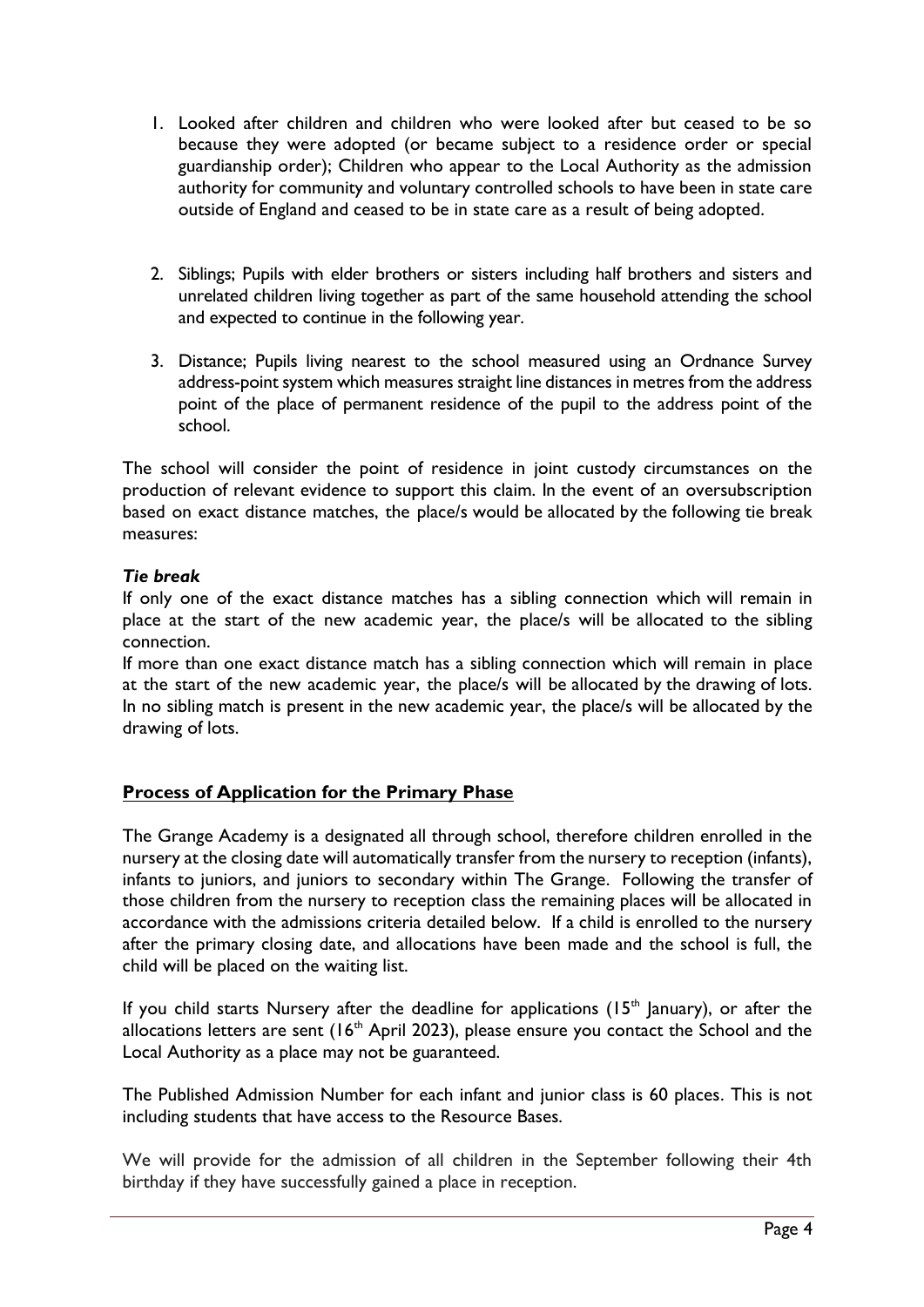#### **Please note that;**

parents can request that the date their child is admitted to school is deferred until later in the academic year or until the term in which the child reaches compulsory school age; and

parents can request that their child takes up the place part-time until the child reaches compulsory school age.

For admission to The Grange, as this is an all through school, pupils already attending The Grange nursery will automatically transfer to Reception in the School and parents will not be required to complete a preference form. Parents making preferences to other schools will forfeit their right to automatic transfer. To benefit from this automatic transfer your child must be enrolled at the nursery by the deadline for applications, being  $15<sup>th</sup>$  January 2023. If your child is enrolled after this date the following oversubscription will be used:

#### **Oversubscription Criteria for Primary**

- 1. Looked after children and children who were looked after but ceased to be so because they were adopted (or became subject to a residence order or special guardianship order); Children who appear to the Local Authority as the admission authority for community and voluntary controlled schools to have been in state care outside of England and ceased to be in state care as a result of being adopted.
- 2. Siblings; Pupils with elder brothers or sisters including half brothers and sisters and unrelated children living together as part of the same household attending the school and expected to continue in the following year.
- 3. Distance; Pupils living nearest to the school measured using an Ordnance Survey address-point system which measures straight line distances in metres from the address point of the place of permanent residence of the pupil to the address point of the school.

#### **Nursery**

Children are normally entitled to a free nursery education place from the beginning of the term following their third birthday.

| Child's 3 <sup>rd</sup> Birthday is between | Normal term of admission to Nursery class |
|---------------------------------------------|-------------------------------------------|
| I April - 31 August                         | Autumn term start (September)             |
| September - 31 December                     | Spring term start (January)               |
| 'January - 31 March                         | Summer term start (April)                 |

#### **Application procedures**

A nursery application form should be completed and submitted directly to the school during the appropriate application period and all applications will be considered on a termly basis.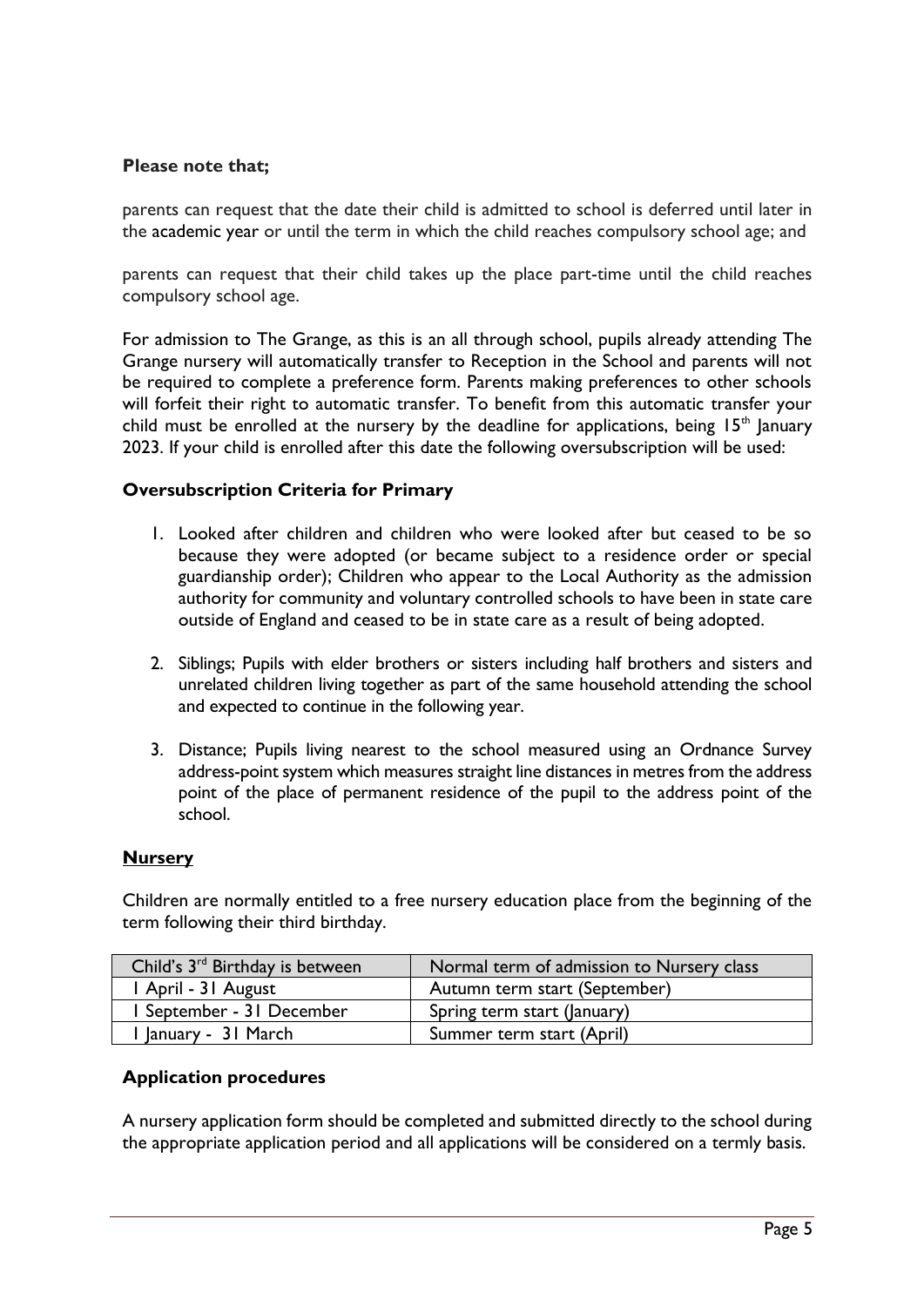All applications received by the respective closing date will be considered together - if the school has received more applications than places available, the oversubscription criteria will be applied to all applications to determine how places are allocated.

The school will inform parents/carers of the outcome of their application after the closing date.

Where a place can be offered, a start date and further admission arrangements will be provided.

If parents/carers do not require the place, they should inform the school immediately in writing.

Where a place cannot be offered, names may be kept on a waiting list in line with the oversubscription criteria and, if places become available, they will be re-offered from the waiting list.

There is no right of appeal against the refusal of a place due to that nursery class being full.

Any offer of a place may be subject to parents/carers providing proof documents to confirm information stated on the application form and used in the allocation of places. Places obtained on the basis of false information may be withdrawn.

If application information changes, parents/carers must inform the school without delay to avoid the application being considered incorrectly.

#### **Nursery Admissions Criteria**

The following criteria will be applied in strict priority order to decide how places will be allocated;

1. Looked after children and children who were looked after but ceased to be so because they were adopted (or became subject to a residence order or special guardianship order); Children who appear to the Local Authority as the admission authority for community and voluntary controlled schools to have been in state care outside of England and ceased to be in state care as a result of being adopted.

2. Siblings; Pupils with elder brothers or sisters including half brothers and sisters and unrelated children living together as part of the same household attending the school and expected to continue in the following year.

3. Distance; Pupils living nearest to the school measured using an Ordnance Survey address-point system which measures straight line distances in metres from the address point of the place of permanent residence of the pupil to the address point of the school.

4. Children aged 4 with an older brother or sister expected to be attending that nursery class or primary school at the time of the younger child's admission.

5. Other children aged 4.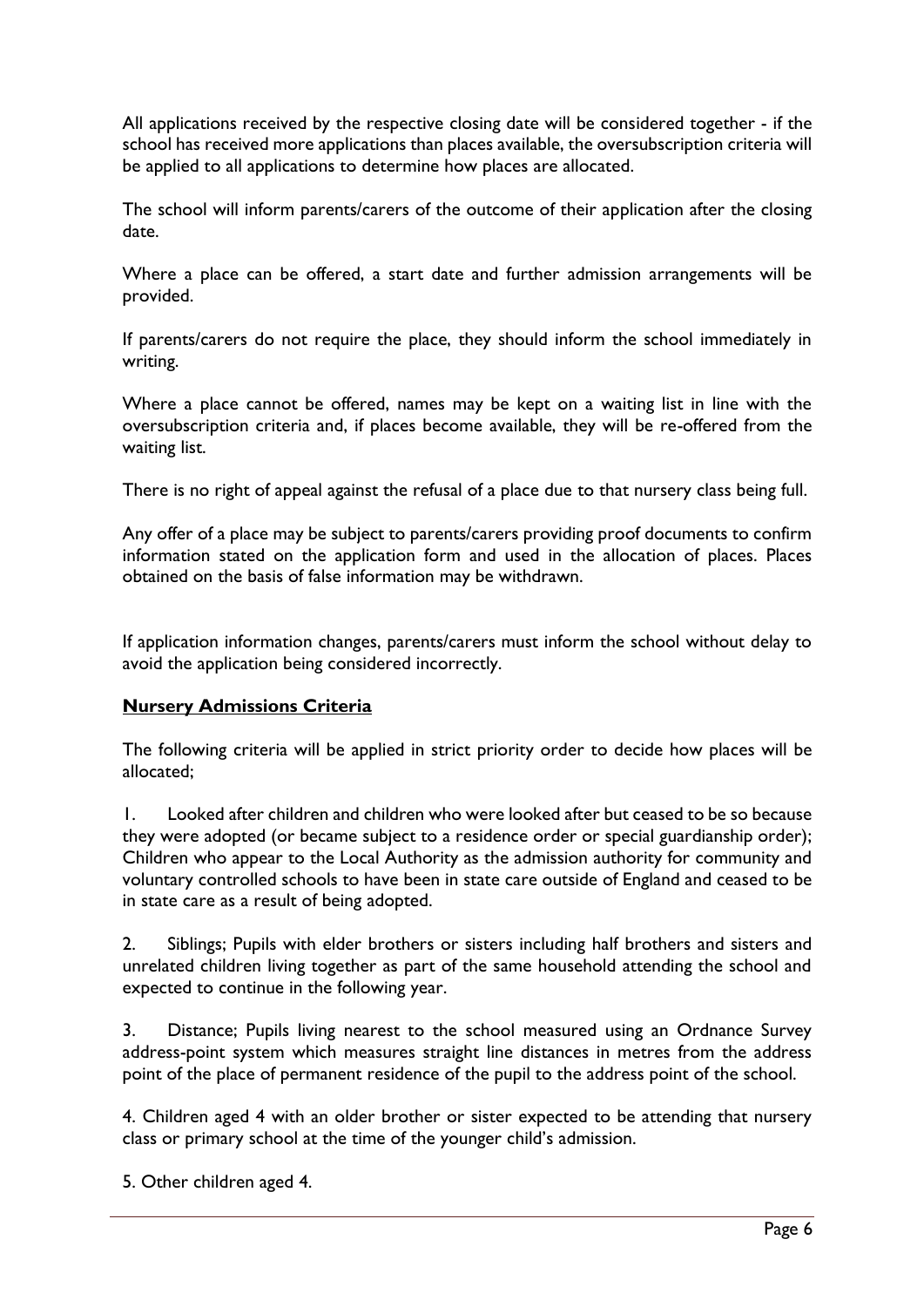6. Children aged 3 with an older brother or sister expected to be attending that nursery class or primary school at the time of the younger child's admission.

7. Other children aged 3.

If there are more children in any one category than places remaining, the following tie-break will be used:

*Home to school distance, with the child living closest to the school having priority. In rare cases where the distance tie-break does not assist, e.g. in the case of twins/multiple births or children in the same block of flats, random selection will be undertaken to complete the allocation.*

#### **Organisation**

The nursery caters for 52 children on a part time basis who attend either 5 mornings or 5 afternoons per week or on a full time 30 hours basis (depending on eligibility for free 30 hours education).

#### **Prior visits and transition**

Parents have the opportunity to visit without children for an informal meeting where they are able to meet staff have a short discussion about the nursery and view the building and grounds.

In the half term prior to starting children will be invited to attend a short session where they will meet the teacher and other staff. During this time parents have the opportunity to share important health and medical information. This is also a time for staff to begin baseline assessments to ensure smooth transition into nursery.

#### **Children with additional needs**

The school has policies for special educational needs, disability and inclusion.

Parents of children with additional needs or disabilities are encouraged to contact the school prior to admission to discuss how the school, family and relevant agencies can work together to meet the child's needs.

Where parents have concerns about their child's development or additional needs have already been identified we encourage parents to share this information so that we can put in place additional transition arrangements. Additional arrangements may include a home visit, a meeting with all agencies as well as additional transition settings to ensure that your child's needs are met fully on transition into the nursery.

#### **For admission to community and voluntary controlled schools the following notes apply:**

Children who have a statement of special educational needs (to be known as Education, Health & Care Plan) will be allocated a place at the school named in the statement (Education, Health & Care Plan). Where a child with a statement (Education, Health & Care Plan) is allocated a place this will reduce the number of remaining places available to allocate within the above oversubscription criteria unless they receive a place in one of the Resource Bases which are places above the Published Admission Number (PAN).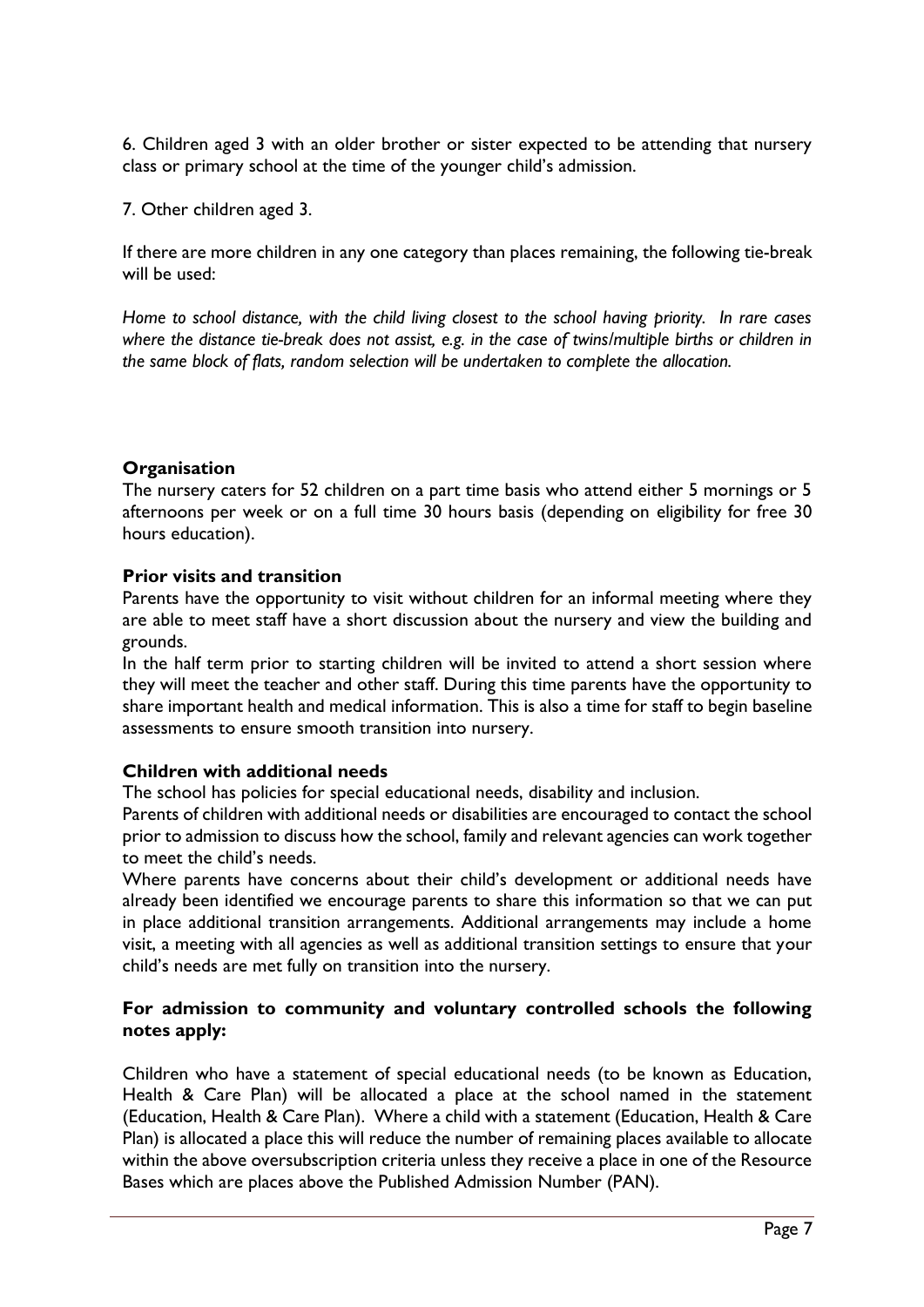## **Operation of waiting lists**

1. Waiting lists for Reception and Year 7 will be maintained until the Autumn term only in line with the LA co- ordinated scheme, at which point the waiting list will cease. The waiting list will comprise of those pupils refused admission to the school. If a place becomes available, the place will be reallocated in accordance with the published over-subscription criteria detailed above. Parents should be aware that their child's place on the waiting list might alter, either up or down, dependent upon the movement of other applicants.

The waiting list forms part of the co-ordinated scheme, therefore applications received up to the end of the Autumn Term will be considered within the scheme, following which any applications received after this date will be dealt with as an in-year admission and the in-year admission process will be applied.

#### **Arrangements for appeals panels**

Parents will have the right of appeal to an Independent Appeal Panel if they are dissatisfied with an admission decision of The Grange Academy. The Appeal Panel will be independent of the School. The arrangements for Appeals will be in line with the Code of Practice on School Admission Appeals published by the Department for Education. The determination of the appeal panel will be made in accordance with the Code of Practice on School Admission Appeals and is binding on all parties.

Arrangements for admitting students to other year groups, including to replace any students who have left The Grange Academy and other educational links;

Subject to any provisions in the LA's co-ordinated admission arrangements relating to applications submitted for years other than the normal year of entry, the Academy must consider all such applications and if the year group applied for has a place available, admit the child. If more applications are received than there are places available, our over subscription criteria will apply. Parents of children whose application is turned down are entitled to appeal.

#### **Right to withdraw an offer**

The Wade Deacon Trust acting as the admissions authority reserve the right to withdraw the offer of a school place where false evidence is received or applicants, upon request, are unable to provide sufficient formal evidence of place of residence in relation to the application.

#### **Resource Bases**

The Grange Academy has a 32 place Resource Provision which is broken down as; KS1 ASC Base – 8 places. KS2 ASC Base – 8 places. KS3 & 4 ASC Base – 16 places.

#### **School Contact Details**

Admissions Office, The Grange Academy, Latham Avenue, Runcorn, WA7S 5D[X](mailto:info@thegrange.com) [info@thegrange.co.](mailto:info@thegrange.com)uk